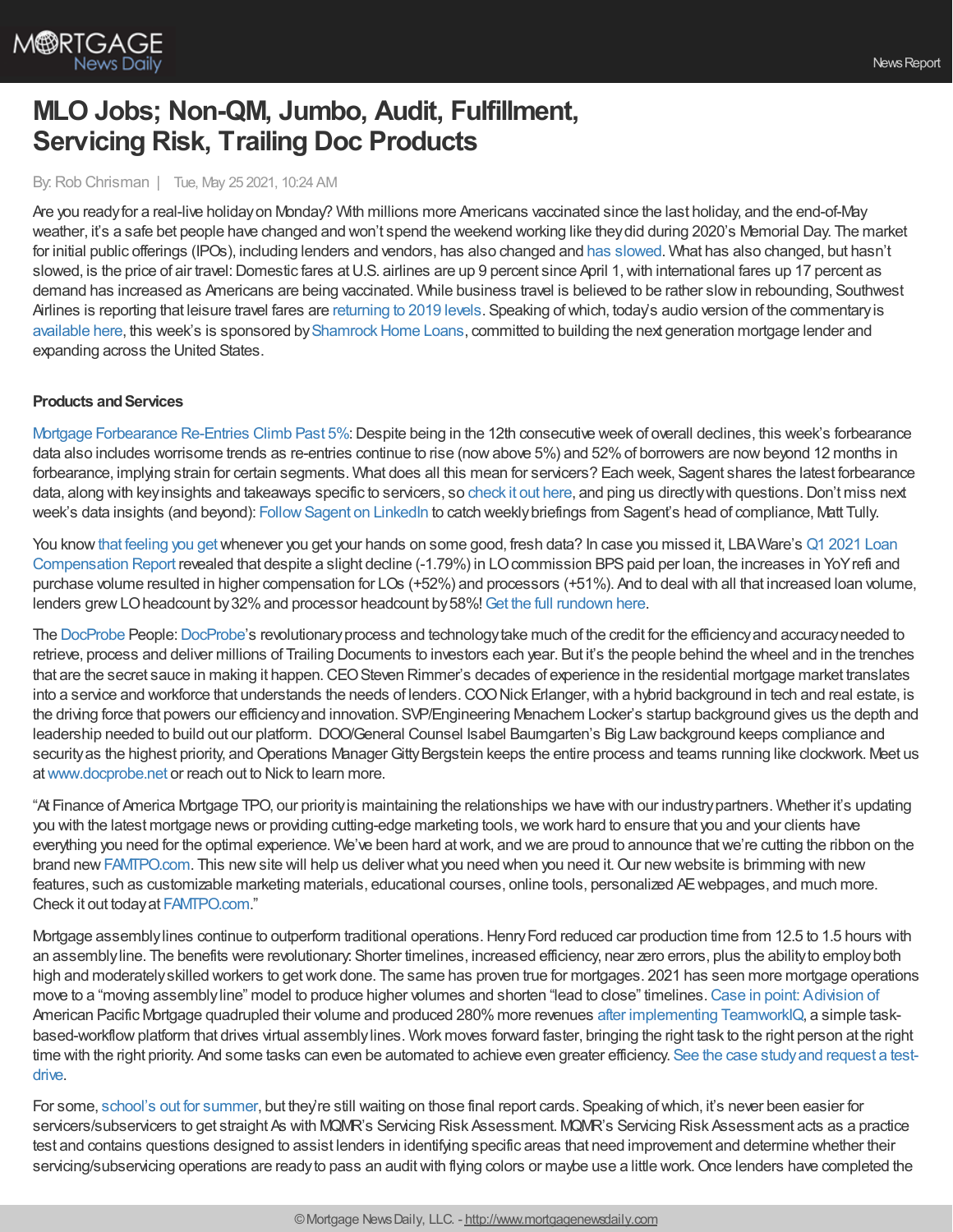

Servicing Risk Assessment, MQMR's servicing experts can go over the results and, if necessary, provide tutoring sessions in any areas that need a little work. Don't wait until the night before the test to start cramming. Get in touch with MQMR to start the practice test today.

Howcan lenders future-proof their businesses through volume highs and lows? Byshifting to a variable cost model for more of their product expenses. In fact, lenders that outsource volume to tech-forward outsourced fulfillment services save over 20%on fulfillment costs ANDbecome more flexible during volume fluctuation. Maxwell is nowone of the nation's leading tech-powered onshore fulfillment providers. The Maxwell Fulfillment Platform not onlyhelps lenders scale, but also enhances borrower experience with faster time to close, positioning your brand as the hero. To learn more about Maxwell and its Fulfillment Platform, click [here](https://himaxwell.com/services?utm_source=RC&utm_medium=RC_CTA) or [schedule](https://himaxwell.com/request-a-demo2?utm_source=RC&utm_medium=RC_CTA) a call today.

Are your consumer loans staying compliant? TENA's [SecondLook](https://www.tenaco.com/secondlook-software/) software isn't just for mortgage QC; it is also a powerful tool for auditing your consumer loans. Ensure your consumer loans are in compliance with consumer protection laws and regulations. SecondLook offers auditing tools for both the origination and servicing of consumer loans. It includes a comprehensive catalog of dynamic testing scripts for secured and unsecured loans, auto loans, HELOCs, credit cards and private student loans. For more information or to request a demo, contact one of our knowledgeable TENArepresentatives at info@tenaco.com today!

The wait is over![ClearEdge](https://clearedgelending.com/) Lending is proud to announce our latest most innovative product enhancement yet - FlexConnect. Flex Connect takes manyfeatures from an AgencyAUSand applies them to Non-QMloans, allowing you to reduce documentation and improve speed to close. ClearEdge Lending is the only Non-QMIender to offer such a program which also includes a new hybrid appraisal process. This process is an alternative valuation method that shortens turn times to as little as 3 days and reduces fees as lowas \$155.ClearEdge Lending has been originating and securitizing Non-QMloans as a true end-investor since 2015. When you want innovation, speed-to-close and streamlined documentation you will find it atClearEdge Lending. To learn more about FlexConnect and our entire line ofClearEdge products or to apply to become an approved partner visit ClearEdgeLending.com or contact our Western Regional VP of Sales, Matt [Shaw](http://%3Ca%20href%253Dmailto:mshaw@clearedgelending.com/?subject=Chrisman%20Inquiry%253eMatt%20Shaw%253c/a%253e) and our Eastern Regional VP, John [Burns](http://%3Ca%20href%253Dmailto:jburns@clearedgelending.com/?subject=Chrisman%20Inquiry%253eJohn%20Burns%253c/a%253e).

# **Product News**

Non-QMIending is back. Borrower demand is heating back up to pre-COVID levels for both non-QMand Jumbo offerings. Now is your opportunity to take advantage of this thriving market. Check out this [whitepaper](https://verusmc.com/2021/05/11/profiting-from-the-boom-in-non-qm-lending/) from the industry's largest purchaser of Non-QMIoan products, Verus [Mortgage](https://verusmc.com/) Capital and learn the three reasons whynowis the time to get into this business:Consumer demand is high; luxurymarket and second home sales are soaring; and liquidityis back in the market. But to enter this market successfully, you must choose an experienced partner that offers the innovative non-QMproducts you need and can support your growth with an expert team. As the leading non-QMinvestor, Verus knows how to help your lending operation profit with non-QMIending. For more information, contact Jeff Schaefer, EVP– Correspondent Sales, or call 202-534-1821.

Jumbo loans you don't need to jump through hoops for: that's the thinking behind Plaza Home Mortgage's new Jumbo AUS program. It offers fixed rate mortgages up to \$2 million with FICOs as lowas 680 using the newQMSafe Harbor definition (APRs less than 150bp over APOR) and DU or LPA documentation with Fannie Mae or Freddie Mac underwriting. Available through Plaza's Wholesale and National Correspondent Channels, Jumbo AUS streamlines the underwriting process and accepts DTIs as high as 45% and LTVs as high as 89.9%. Jumbo AUSloans can be used for purchase or refinance, primary, second and investment properties and for most propertytypes. With Plaza's extensive experience in underwriting loans for jumbo and self-employed borrowers, the company can offer closings in as fast as 20 days! Awin-win for jumbo clients. For more information, ask [Plaza](https://hubs.ly/H0Ny9l-0).

We're almost halfway through 2021. Where is your attention focused going into the next two quarters? In the May Insights Report released today, STRATMOR Senior Partner and CEO Lisa Springer analyzes where the industry is and what lenders should be focusing on now to help better manage the inevitable market turn we are about to experience. "To truly comprehend where we are today, we need to look at our current situation from three angles: economics, operations, and technology," says Springer. "Aviewfrom anysingle perspective will only provide part of the story and won't give us an accurate idea of where we are headed." Read her article, "Eyes on the Prize: How Mortgage Lenders Can Make Economics, Operations and Technology Actionable" in the May Insights Report.

## **Capital Markets**

There's no one-size-fits-all approach for MSR valuations. The Black Knight MSR PlatformSM

addresses this byoffering tiered solutions to meet the needs of anysize servicer. Whether you're a seasoned valuation expert, just getting off the ground, or working to [ascend](https://optimalblue.wistia.com/medias/cqm50hv3iz) the lending ladder, the MSR Platform provides daily, accurate loan-level market values by seamless integration to your own valuation assumptions and the same assumptions used by your MSR valuation provider and broker. This access to leading MSR broker market values is key to having precise market values for retained/released decisioning, reducing end-of-term balance